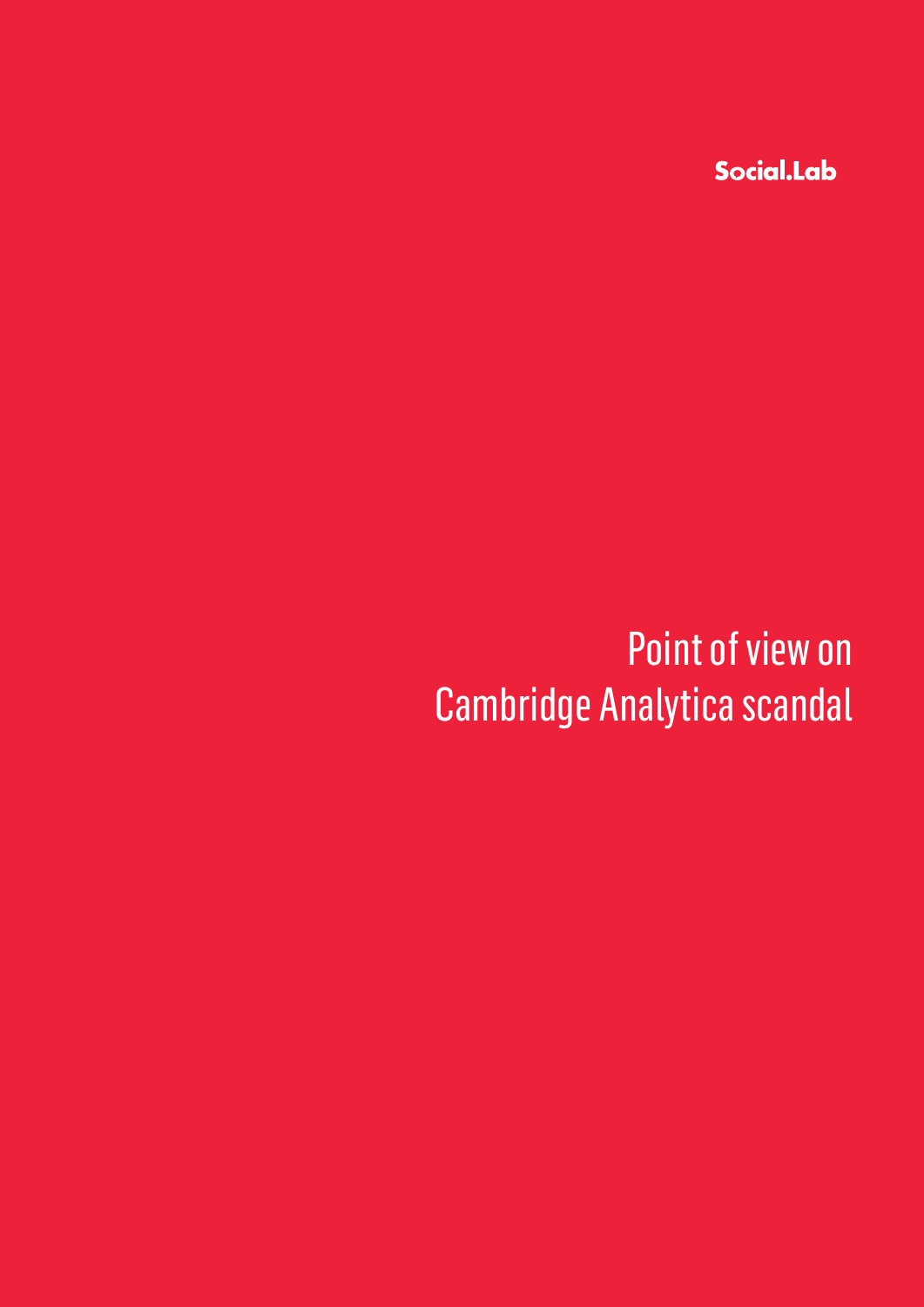### **Background**

Last week the Cambridge Analytica data scandal sparked a widespread privacy debate and put **Facebook in the eye of a PR storm**. Automatically this raises questions from an advertisers perspective. 'Should we gear up for an audience decrease and reshuffle budget?' Not really. No advertiser data has been affected and this is mainly an issue on user level, so Facebook already implemented actions to solidify the privacy of its users which is a benefit for advertisers too.

#### **No data breach, no current topic**

It was a former staff member who claimed that Cambridge Analytica mined personal information of approximately 50 million people in the US in 2014.

The data was strategically used through Facebook's API during the 2016 presidential race (in support of its eventual winner).

Even though this story was previously published in 2017, it has recently become breaking news, although it quickly evolved into a rather one-dimensional discussion without proper fact checks.

For instance, it's not correct to classify this as a data breach. While Cambridge Analytica did engage with an untrustworthy party, the information was gathered with consent of the users, and no systems were infiltrated nor any data such as mail addresses or phone numbers were stolen.

 $\mathsf{C}$ it's not correct to classify this as a data breach

#### **Immediate actions from Facebook**

In response to the event, Facebook reacted with a set of ready-to-roll-out action points, In addition to the steps they made since 2014 in terms of GDPR's governance.

- Review the platform. All apps that had access to large amounts of information before the 2014 platform change will be investigated. A full audit will be conducted of any app with suspicious activity.
- Tell people about data misuse. Extra transparency towards people affected by apps that have misused data.
- Turn off access for unused apps: If someone hasn't used an app within the last three months, the app's access to user information will be disabled.
- Restrict Facebook Login data: The data that an app can request will be limited to name, profile photo and email address. Requesting other information will require approval.
- Encourage people to manage the apps they use: Facebook will make it significantly easier for users to manage apps and permissions.
- Reward people who find vulnerabilities: Expansion of the Bug Bounty Program.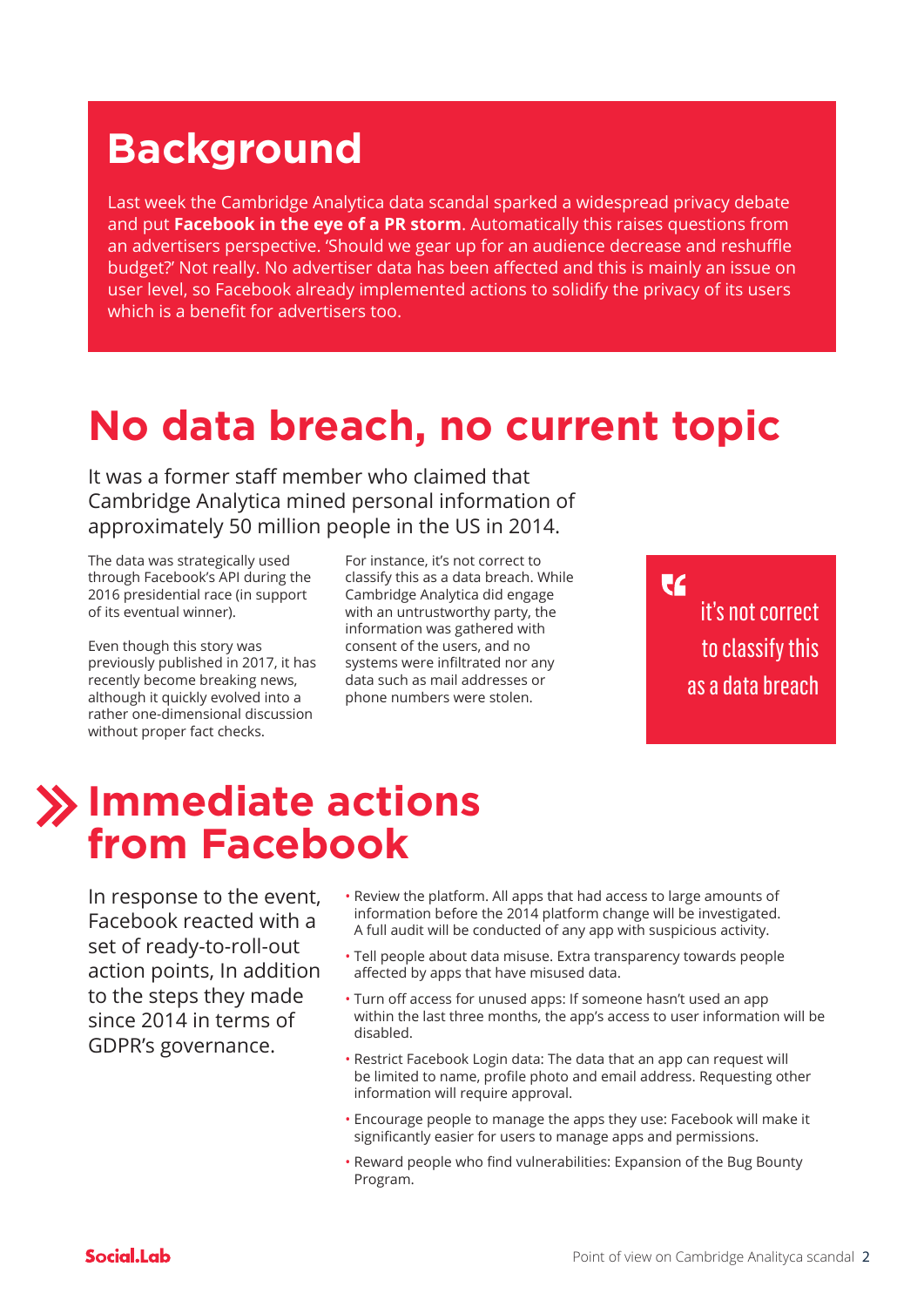## **Implications for Facebook and Cambridge Analytica**

From our point of view, implications vary for both actors.

- **Cambridge Analytica**, the real guilty party in the story, will face prosecution and possibly a business shutdown, as the investigation on the British firm has begun.
- **Facebook** suffered a blow to its reputation, and the recently announced 'meaningful changes' are just a prelude of many challenges. The platform shifted from content sharing to a valuable data hub, and it needs to act on that responsibility. The company will shift to red alert-mode, refocus profits and increase privacy-guarding manpower and R&D.

# **Limited impact for advertisers**

Without minimizing the news, we dare to presume that the cluster of networks (Facebook, Instagram, Messenger, WhatsApp) **are here to stay for quite some time**.

It's the principle solution to a global sentiment of FOMO. Most users built a Facebook presence and habit for years and they aren't planning to give up on that.

This explains why the mediatized global call-to-action #DeleteFacebook, plunged immediately after one day (as this French market statistic indicates). A large decrease of audience size, which could affect business objectives, is unlikely



Source: Twitter Mentions of #deletefacebook in France (Social Listening) to happen. Neither do we expect an advertiser backlash as Google experienced in 2017 when several brands suspended their ads due to YouTube's selection of unwanted content placements.

In addition to the privacy improvements for users, Facebook announced that it's no longer possible to estimate reach for Custom Audiences. While this will definitely up the game for media buyers to come up with versatile plans, there's no need to panic. Facebook's richness lies in its Core Audience attributes: behaviours, demographics and interests.

75 Facebook's richness lies in its Core Audience attributes: behaviours,